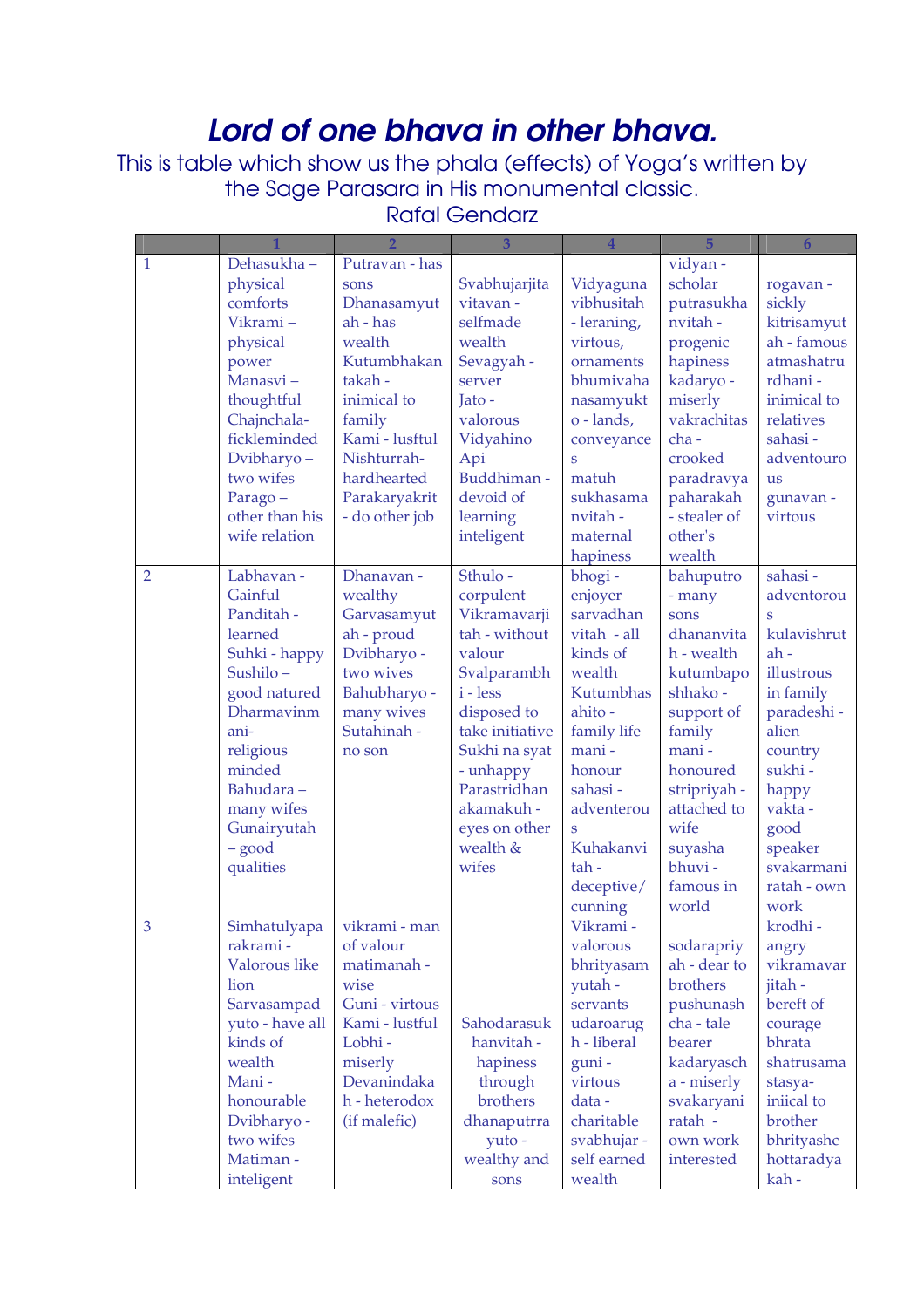|   | Sukhi - happy                                                                                                                                                                                                                        |                                                                                                                                                           | bhunakti -<br>cheerful<br>sukhamad -<br>very happy                                                                       | jitavittavan<br>- free from<br>disease                                                                                                                                                                                                                        |                                                                                                                                                                                                        | disobedient<br>servant                                                                                                                                                                                  |
|---|--------------------------------------------------------------------------------------------------------------------------------------------------------------------------------------------------------------------------------------|-----------------------------------------------------------------------------------------------------------------------------------------------------------|--------------------------------------------------------------------------------------------------------------------------|---------------------------------------------------------------------------------------------------------------------------------------------------------------------------------------------------------------------------------------------------------------|--------------------------------------------------------------------------------------------------------------------------------------------------------------------------------------------------------|---------------------------------------------------------------------------------------------------------------------------------------------------------------------------------------------------------|
| 4 | Pitrimatrisuk<br>hanvitah -<br>paternal &<br>maternal<br>hapiness<br>Bahubhratriy<br>utah - many<br>brothers<br>Kami-<br>lascivious<br>Gunarupasa<br>manvitah-<br>virtous &<br>charming                                              | Sarvasampata<br>samanvitah-<br>has all kinds<br>of wealth<br>Guruna<br>samyute<br>svocche<br>rajatulyo - if<br>conjoin Guru<br>exalted then<br>King       | Sukhi-<br>happy<br>Dhanasamyu<br>tah - wealthy<br>Matiman-<br>inteligent<br>Dusthabhary<br>apati-<br>vicious wife        | mantri-<br>ministershi<br>$\mathbf{p}$<br>sarvadhana<br>nvitah - all<br>kinds of<br>wealth<br>chaturah -<br>skilful<br>Shilavan-<br>virtous<br>Mani-<br>honourable<br>Gyanavan -<br>Learned<br>Stripriyah -<br>well<br>disposed to<br>wife<br>Sukhi-<br>happy | sukhi-<br>happy<br>matrisukha<br>nvitah -<br>maternal<br>hapiness<br>laxmiyukta<br>h - wealthy<br>subuddhisc<br>$ha -$<br>inteligent<br>ragyo-<br>king<br>amatyo -<br>minister<br>guruh -<br>preceptor | matuh<br>sukhavivarj<br>itah-<br>devoid of<br>maternal<br>hapines<br>manasvi-<br>inteligent<br>pishuna -<br>talebearer<br>devshni-<br>jelous<br>chalachitto<br>ficklemind<br>ed<br>ativittavan<br>-rich |
| 5 | Sutasaukhya<br>m cha<br>madhyam -<br>mediocre<br>hapiness from<br>sons<br>Prathamapaty<br>anasah - first<br>born will not<br><i>live</i><br>Syanmani -<br>honourable<br>Krodhi-<br>wrathful<br>Nripapriyah -<br>favourite to<br>king | Dhanasamany<br>itah - wealthy<br>Dhanoparjana<br>shilashcha<br>jayante<br>tatasuta - son<br>also<br>intent on<br>earning<br>wealth                        | Putravan -<br>have sons<br>Gunasamyut<br>ah - worthy<br>bharya tasya<br>bhavet krura<br>- cruel wife<br>(if its malefic) | sukhi-<br>happy<br>sarvajanapr<br>iyah -<br>favourite of<br>all<br>visnubhakt<br>o - devotee<br>of Visnu<br>guni-<br>virtous<br>mani-<br>honourable<br>svabhujarjit<br>avitavan -<br>possesed<br>self earned<br>wealth                                        | putravan-<br>sons (if<br>benefic)<br>apatyahino<br>/gunavan/<br>mitravatsal<br>$ah -$<br>without<br>sons, virtou<br>S,<br>dear to<br>friends (if<br>malefic)                                           | chalam<br>tasya<br>dhanadika<br>m - wealth<br>fluctuating<br>shatruta<br>putramitrai<br>scha-<br>enmity<br>with son<br>and friend<br>sukhi-<br>happy<br>svarthi -<br>selfish<br>dayanvitah<br>- kind    |
| 6 | Dehasaukhya<br>vivarjitah -<br>deprived of<br>bodily<br>pleasures<br>Shatrutah -<br>troubled by<br>enemies                                                                                                                           | Sashube<br>shatruto<br>dhanam - gain<br>from enemies<br>sapape<br>shatruto<br>hanirjamghav<br>aikalyavan - if<br>malefic then<br>loose through<br>enemies | Bhratrishatru<br>r - inimical to<br>brother<br>Mahadhani -<br>very wealthy                                               | matuh<br>sukhavivarj<br>itah-<br>devoid of<br>maternal<br>hapiness<br>krodhi-<br>angry<br>choroabhic<br>hari - thief<br>svechchara                                                                                                                            | putra<br>shatrusamo<br>bhavet -<br>sons stays<br>enemies<br>mritapatyo<br>- or son die<br>dattakritas<br>uto-<br>adopted<br>son                                                                        | vairyam<br>svagyatima<br>ndalatah -<br>enmity<br>with own<br>kinsman<br>anyaih<br>saha<br>bhaven-<br>friendship<br>with others                                                                          |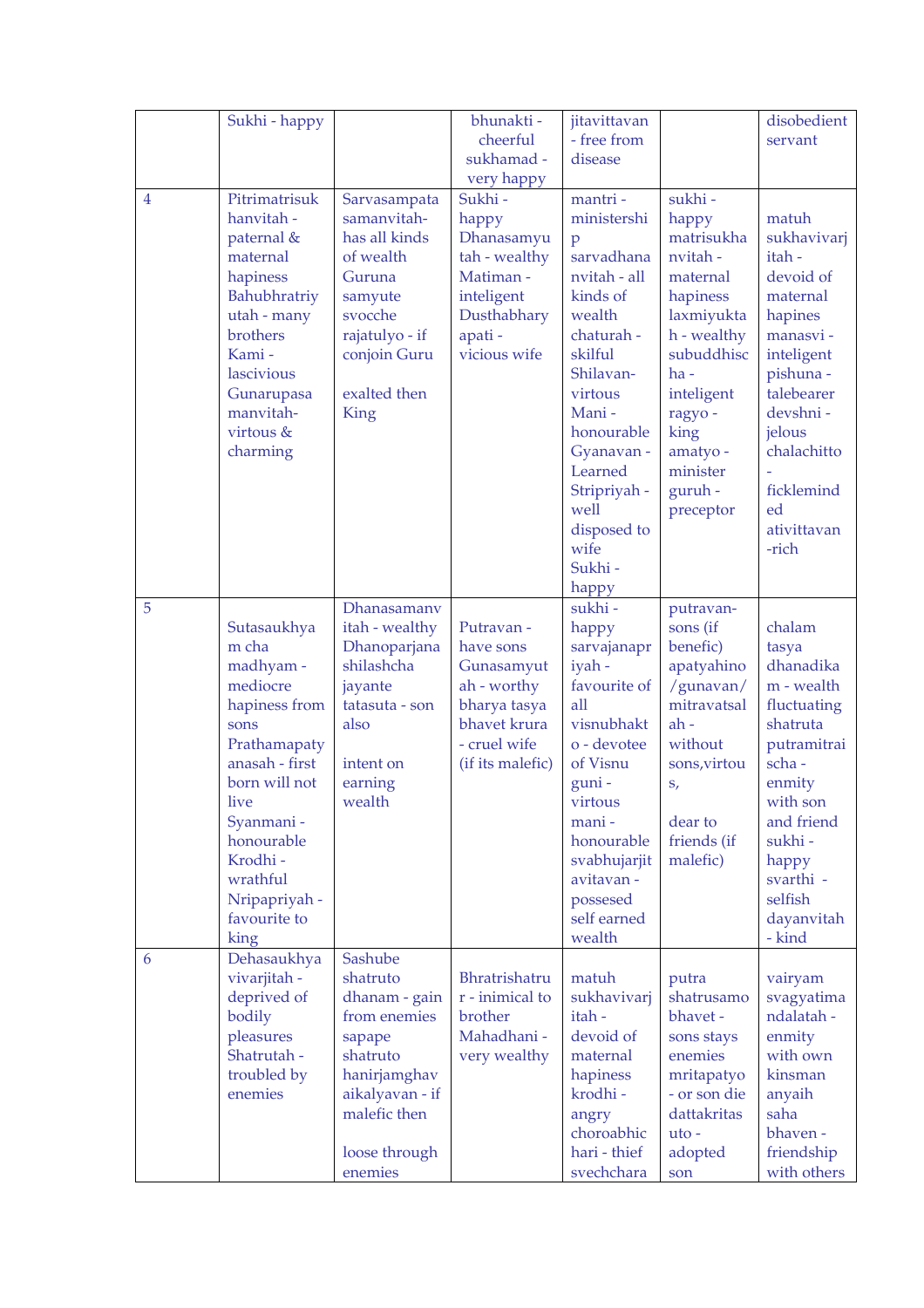|                |                                                                                                                                                                                                                     |                                                                                                                                                                                                      |                                                                                                                                    | charascha -<br>questionabl<br>e character<br>durmanah<br>- vicious                                                                                                             |                                                                                                                                                                                                                        | maitri<br>sukham<br>madhyam<br>dhanadija<br>$m -$<br>mediocre<br>hapiness in<br>wealth                                                                                                                       |
|----------------|---------------------------------------------------------------------------------------------------------------------------------------------------------------------------------------------------------------------|------------------------------------------------------------------------------------------------------------------------------------------------------------------------------------------------------|------------------------------------------------------------------------------------------------------------------------------------|--------------------------------------------------------------------------------------------------------------------------------------------------------------------------------|------------------------------------------------------------------------------------------------------------------------------------------------------------------------------------------------------------------------|--------------------------------------------------------------------------------------------------------------------------------------------------------------------------------------------------------------|
| $\overline{7}$ | Pape bharya<br>tasya na jivati<br>- if malefic<br>wife will not<br>live<br>Shubhetano(if<br>benefic)<br>daridro /<br>virakto /<br>nripo-<br>wanderer,<br>penurious,<br>ascetic                                      | Paradara -<br>traverser of<br>other wive<br><b>Bhishek -</b><br>physcician<br>Vyabhicarini -<br>harlot if yuti<br>papgraha                                                                           | rajaseva -<br>serve a king<br>balye duhkhi<br>- suffer in<br>childhood<br>sukhi-<br>hapiness in<br>end                             | bahuvidyas<br>amanvitah<br>- learned in<br>many<br>branches<br>pitrajitadha<br>natyagi -<br>apt to leave<br>father<br>property<br>sabhayam<br>mukavad -<br>dumb in<br>assembly | sarvadhar<br>masamanvi<br>tah-<br>tolerant of<br>all religion<br>putradisuk<br>gayuktashc<br>$ha -$<br>progenic<br>hapiness<br>paropakara<br>ne ratah -<br>helpful to<br>others                                        | darasukhoj<br>hitah -<br>devoid of<br>hapiness in<br>marriage<br>kirtiman -<br>famous<br>gunavan-<br>virtous<br>mani -<br>honourable<br>sahasi-<br>adventouro<br><b>us</b><br>dhanasamu<br>tyah -<br>wealthy |
| 8              | Siddhavidyav<br>isharadah -<br>having<br>knowledge of<br>occult<br>Rogi - sickly<br>Chauro -<br>theivish<br>Mahakrodhi -<br>extremely<br>wrathful<br>Dyuti-<br>Gambler<br>Paradara -<br>traverser of<br>other wives | bhuribhumid<br>hanairyutah -<br>land and<br>wealth<br>patnisukham<br>bhavet<br>svalpam -<br>small maritial<br>felicity<br>jyesthabhratri<br>sukham -<br>bereft of<br>hapiness of<br>elder<br>brother | Jatashchairo -<br>thief<br>Dasavrityopa<br>jivi - living<br>by serve<br>others<br>Rajadvare<br>mritirbhavet<br>- killed by<br>king | grihadisuk<br>gavarjitah -<br>devoid of<br>domestic<br>comfort<br>pitroh<br>sukham<br>bhavedalpa<br>m - leave<br>paternal<br>property<br>jatah<br>klibasamo -<br>neuter        | svalpaputr<br>asukhanvit<br>ah - less<br>progenic<br>hapiness<br>kasashvasa<br>samayukta<br>h - troubled<br>by<br>cough/pul<br>monary/re<br>spiratory<br>krodhi-<br>given to<br>anger<br>sukhavarjit<br>ah-<br>unhappy | rogi - sickly<br>shatrurman<br>ishinam -<br>inimical to<br>learned<br>paradravya<br>bhilashi<br>paradarara<br>to - others<br>wifes and<br>wealth<br>interest<br>asucih -<br>unclean                          |
| 9              | Bhagyavan -<br>fortunate<br>Janavallabah -<br>dear to<br>people<br>Visnubhaktah<br>- Visnu<br>bhakta                                                                                                                | Dhanavan -<br>wealthy<br>Rogi-<br>diseased in<br>youth<br>Sukhi - happy<br>Tirthadharma<br>vrata - visit                                                                                             | Pituh<br>sukhavivarjit<br>ah - bereft of<br>paternal<br>hapiness<br>stribhirbhagy<br>odayastasya-<br>make fortune<br>through wife  | sarvajanapr<br>iyah-loved<br>by all<br>devabhakto<br>- God<br>devotee<br>guni-<br>virtous<br>mani-                                                                             | putro<br>bhapo<br>tatsamo -<br>prince<br>granthakart<br>a - author<br>vikhyatah<br>kuladipaka                                                                                                                          | kashthapas<br>hanavikray<br>i - trade in<br>wood                                                                                                                                                             |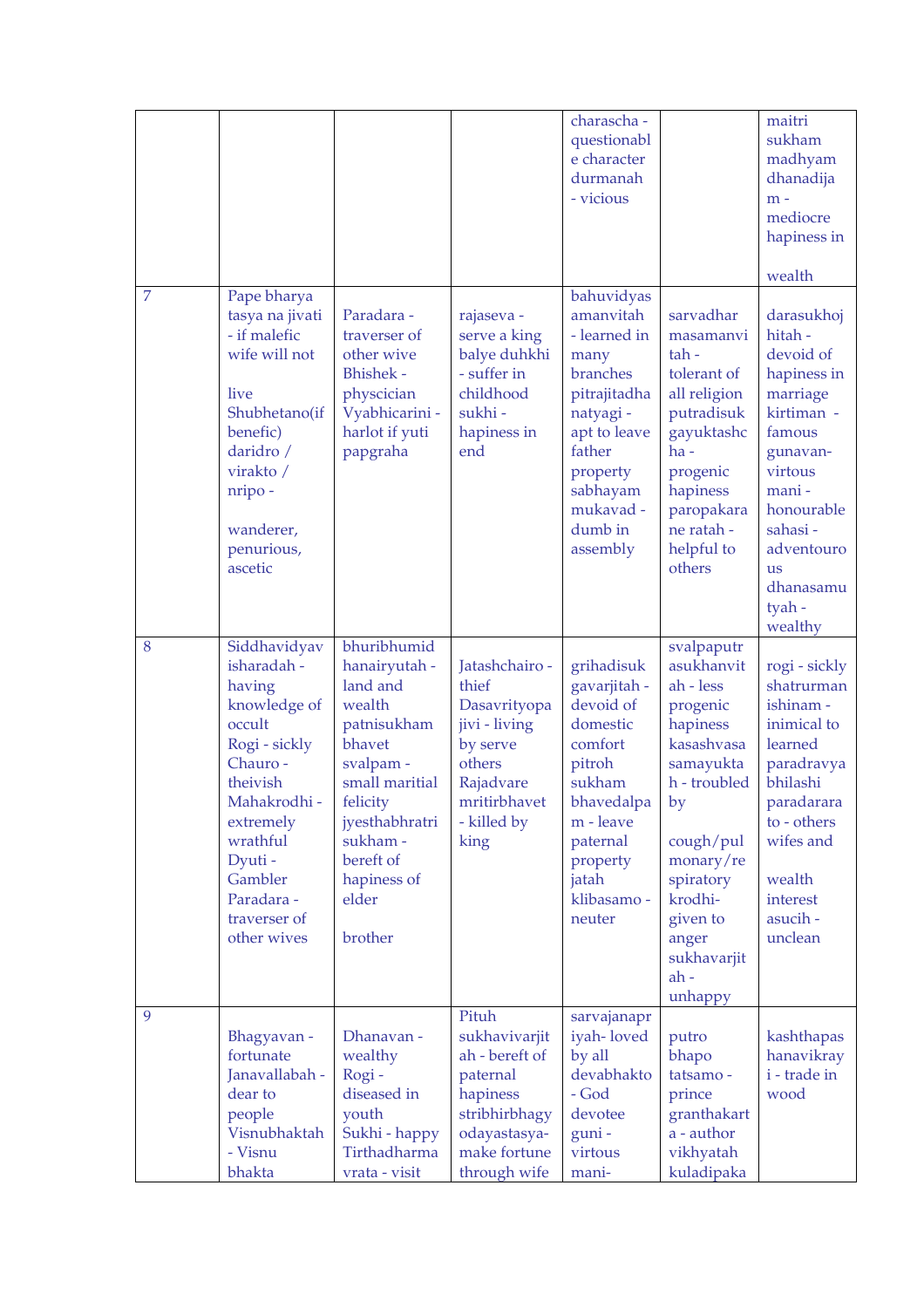|    | Paturvagmi -<br>eloquent<br>speaker<br>Dara/Putra/<br>Dhana-yutah<br>- have<br>wife/sons/w<br>ealth                                                        | shrines and<br>observer of<br>religious rites                                                                                                        | putradisukha<br>samyutah -<br>enjoys<br>hapiness of<br>son                                                                                                                    | honourable<br>sarvasukha<br>nvitah-<br>have every<br>hapiness                                                                                                                            | $h -$<br>illustroous<br>in family                                                                                                                                                                     |                                                                                                                                                                                                  |
|----|------------------------------------------------------------------------------------------------------------------------------------------------------------|------------------------------------------------------------------------------------------------------------------------------------------------------|-------------------------------------------------------------------------------------------------------------------------------------------------------------------------------|------------------------------------------------------------------------------------------------------------------------------------------------------------------------------------------|-------------------------------------------------------------------------------------------------------------------------------------------------------------------------------------------------------|--------------------------------------------------------------------------------------------------------------------------------------------------------------------------------------------------|
| 10 | Pitrisakhyasa<br>manvitah -<br>endowed<br>with paternal<br>hapiness<br>Nripamanyo -<br>enjoy royal<br>favour<br>Jane - fame<br>Svarjitasvo -<br>selfwealth | Kami-<br>lascivious<br>Mani-<br>Honourable<br>Panditah -<br>learned<br>Bahudara-<br>many wifes<br>Putrasukhojit<br>ah - bereft of<br>filial hapiness | sarvasukhan<br>vitah - all<br>kinds of<br>hapiness<br>svabhujarjivit<br>ascha - self<br>made wealth<br>dushtastribha<br>rane ratah-<br>apt to<br>nurture<br>wicked<br>females | rajamanyo<br>- royal<br>honours<br>rasayani -<br>alchemist<br>mahahrisht<br>$O -$<br>extermly<br>pleased<br>sukhabhogi<br>- have<br>pleasures<br>jitendriyah<br>- conqueror<br>of senses | rajayogo -<br>raj yoga<br>anekasukh<br>abhogi-<br>pleasures<br>khyatakirtr<br>irnaro -<br>illustrous                                                                                                  | manavah<br>kulavishrut<br>ah-<br>illustrous<br>in family<br>abhaktasch<br>a<br>piturvakta-<br>not<br>devoted<br>son<br>videshe -<br>gifted<br>speaker<br>sukhi-<br>happy                         |
| 11 | Labhasamanv<br>itah - have<br>gains<br>Sushilah -<br>good qualities<br>Bahudara -<br>many wives                                                            | Sarvalabha -<br>all kinds of<br>gains<br>Mani-<br>hounourable<br>Sadodyagayut<br>o - diligent<br>Jayate -<br>famous                                  | labhavan -<br>gaining<br>vidyahino<br>api medhavi<br>- inteligent<br>though<br>illetterate<br>sahasi-<br>adventerous<br>parasevakah<br>- serve others                         | guptarogab<br>hayanvitah<br>- fear for<br>secret<br>organ<br>disease<br>udari-<br>liberal<br>gunavan -<br>virtous<br>data-<br>charitable<br>paropakara<br>ne - helpful<br>to others      | vidyavan -<br>learned<br>janavallaba<br>h - dear to<br>people<br>granthakart<br>$a -$<br>illustrous<br>author<br>mahadaxo<br>- skilful<br>bahuputra<br>dhananvita<br>$h$ - many<br>sons and<br>wealth | shatruto<br>dhanampn<br>uyar - gain<br>from<br>enemies<br>gunavan -<br>virtous<br>sahasi-<br>adventerou<br>S<br>mani -<br>honourable<br>putrasukho<br>jittah - no<br>hapiness<br>from<br>progeny |
| 12 | Dehasaukhya<br>vivarjitah -<br>bereft of<br>bodily<br>pleasures<br>Vyarthavyayi<br>- spendthrift<br>Mahakrodhi -<br>given to<br>anger                      | Sahami-<br>adventorous<br>Dhanavarjitah<br>- without<br>wealth<br>Parabhagyara<br>tastasta -<br>depend on<br>others<br>Jyesthapatyas<br>ukham-bereft | Kutarye<br>vyavakrijana<br>h - spend in<br>evil way<br>pita tasya<br>bhavet krura<br>- cruel father<br>stribhirbhagy<br>aodatstatha -<br>fortunate<br>through wife            | grihadisuk<br>havarjitah -<br>devoid of<br>domestic<br>hapiness<br>durvasani -<br>vices<br>mudhah -<br>foolish<br>sada<br>alasyasama<br>nvitah-<br>indolent                              | putrasukho<br>jgyitah -<br>bereft of<br>hapiness of<br>son<br>dattaputra<br>yuto -<br>adopted<br>kritaputran<br>vitoathava<br>purchased                                                               | vyasane<br>vyavaykriti<br>h sada -<br>money<br>spend in<br>vices<br>vidvaddve<br>shi-<br>inimical to<br>learned<br>jivahimsas<br>u - violence<br>to animals                                      |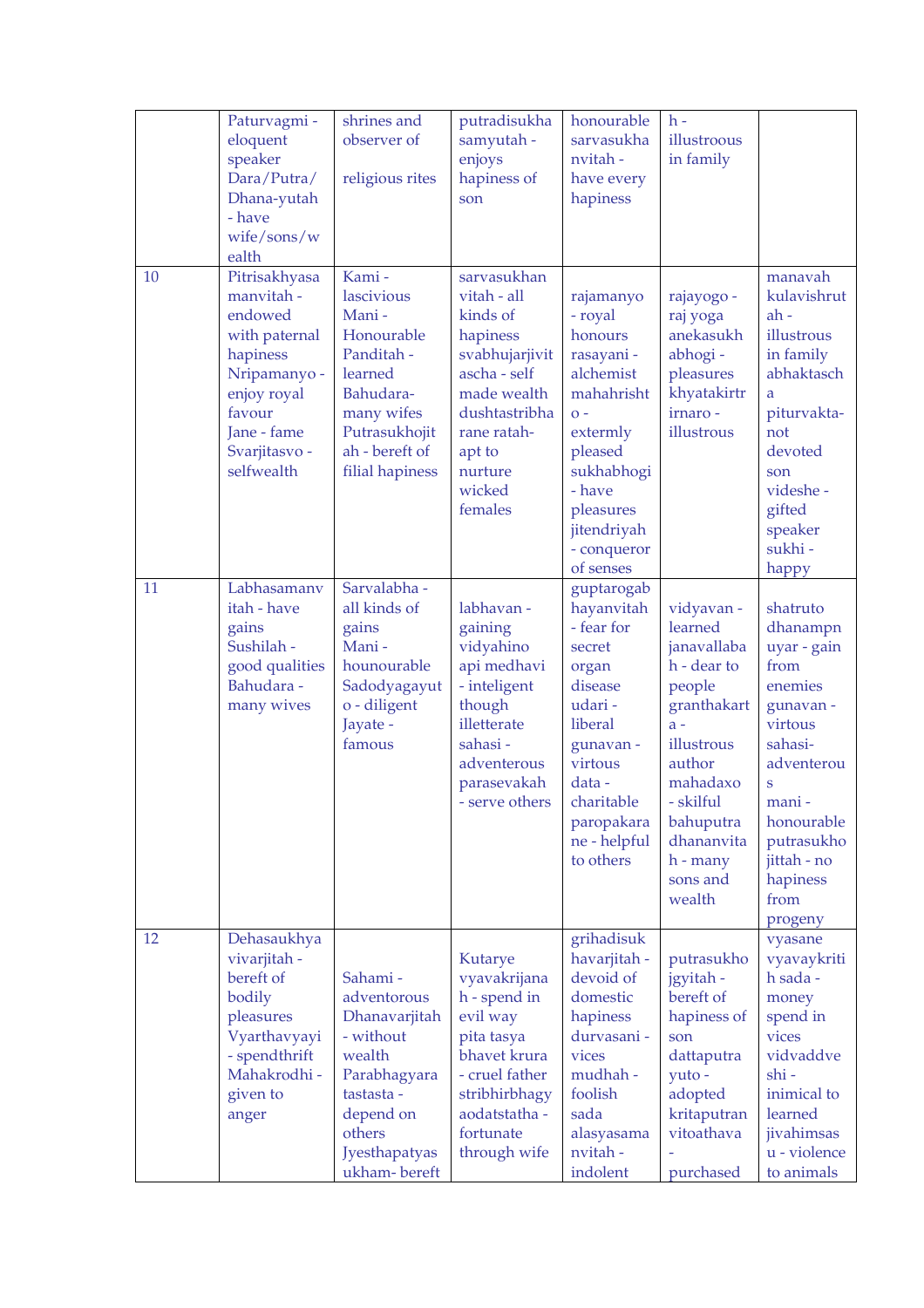|                |                                                                                                                             | of hapiness of<br>elder son                                                                                                                                                       |                                                                                                                                                                        |                                                                                                                                                                                                              | son                                                                                                                                                                                                              |                                                                                                                                                                                              |
|----------------|-----------------------------------------------------------------------------------------------------------------------------|-----------------------------------------------------------------------------------------------------------------------------------------------------------------------------------|------------------------------------------------------------------------------------------------------------------------------------------------------------------------|--------------------------------------------------------------------------------------------------------------------------------------------------------------------------------------------------------------|------------------------------------------------------------------------------------------------------------------------------------------------------------------------------------------------------------------|----------------------------------------------------------------------------------------------------------------------------------------------------------------------------------------------|
|                |                                                                                                                             |                                                                                                                                                                                   | 9                                                                                                                                                                      | 10                                                                                                                                                                                                           | 11                                                                                                                                                                                                               | 12                                                                                                                                                                                           |
| 1              | paradrashu -<br>traverse other<br>wives<br>dushto-<br>wicked<br>vaturjanvitah<br>- vata<br>diseases                         | jatastanusauk<br>hyavivarjitah<br>- bereft of<br>bodily<br>pleasure<br>devanam<br>brahmanana<br>m nindako -<br>detractor of<br>god and<br>brahimins<br>vranasamyuta<br>h - wounds | bhagyavan -<br>fortunate<br>bhupavandit<br>$ah -$<br>prosperous<br>sushilascha -<br>charming<br>surupascha -<br>good natured<br>janapujitah -<br>honoured by<br>people | vidvan-<br>learned<br>khyato-<br>famous<br>dhani-<br>wealth<br>kavi - poet<br>balye rogi -<br>diseased in<br>childhood<br>sukhi<br>paschad -<br>later happy<br>dhanavrid<br>dhirdine -<br>wealth<br>increase | satviko -<br>satvik<br>dhanavan -<br>wealthy<br>sukhi-<br>happy<br>samadrisht<br>ih - even<br>sighted<br>kavir - poet<br>vagmi -<br>eloquent<br>sada<br>labhasama<br>nvitah -<br>always<br>endowed<br>with gains | yayashilo -<br>spendthrift<br>durbalah -<br>weak<br>kapharogi -<br>kapha<br>disease<br>dhanavidy<br>avivarjitah<br>- devoid of<br>wealth,<br>learning                                        |
| $\overline{2}$ | bahustribhih -<br>many wifes<br>darayogadha<br>naptischa -<br>wealth<br>through wife<br>dirghasutri -<br>procastinatin<br>g | bahubalahina<br>h prajayate-<br>void of vigour<br>dhanam tasya<br>bhavet<br>svalpam -<br>small wealth<br>nashta vittam<br>na labhyate -<br>not regain<br>wealth                   | andito -<br>learned<br>janavallabha<br>h - popular<br>dhanavan -<br>wealthy<br>kami - lustful<br>striputradisu<br>khanvitah -<br>happy from<br>wife and sons           | dhanavan -<br>wealthy<br>gunasamyu<br>$tah -$<br>virtous<br>rajamanyo<br>- honoured<br>by king<br>vadanyasc<br>$ha -$<br>charitable<br>pitradisukh<br>asamyutah<br>- paternal<br>bliss                       | sarvadhana<br>nvitah - all<br>kinds of<br>wealth<br>sarvasidhiy<br>uto - all<br>kinds of<br>accomplish<br>ment<br>data-<br>charitable<br>dharmikasc<br>$ha -$<br>religious<br>sukhi-<br>happy                    | shubhakar<br>ye vyayah -<br>spend<br>money on<br>good<br>things<br>dharmikah<br>- religious<br>priyavadi -<br>speek<br>sweetly<br>gunasaukh<br>yasamanvit<br>ah - blessed<br>with<br>virtues |
| 3              | mritapatyo -<br>early death of<br>issue<br><i>(sometimes</i><br>daughter is<br>born, son<br>lives with<br>difficulty)       | bhratrisauhky<br>am na jayate -<br>devoid of<br>fraternal<br>hapines<br>salasyo -<br>indolent<br>bhrityahinash<br>cha - without<br>servant<br>balavarjitah -<br>without<br>vigour | bhratrisukha<br>nvitah-<br>sibling<br>hapiness<br>dhanavan -<br>wealth<br>gunavamsch<br>api - virtous<br>rupashilasam<br>anvitah -<br>charming                         | bhratribhrit<br>yasukhavit<br>ah-<br>hapiness<br>from<br>brothers/se<br>rvants<br>vikrami -<br>valorous<br>gunasampa<br>nnah-<br>virtous<br>vagmi -<br>eloquent<br>satyarato -<br>truthful                   | kushalah<br>sarvakarma<br>su - skilfull<br>in all job<br>dhani-<br>wealthy<br>bhratrisukh<br>opetah -<br>sibling<br>hapiness<br>shularogab<br>hayam -<br>gout pains                                              | bratrisauky<br>avivarjitah<br>- devoid of<br>sibling<br>bliss<br>bhavedany<br>ajanadvesh<br>i - hatred<br>for others<br>svashariras<br>ya - self<br>nourishing<br>poshakah -<br>self centred |
| $\overline{4}$ |                                                                                                                             | matrihino                                                                                                                                                                         | grihayanasuk                                                                                                                                                           | sukhi-                                                                                                                                                                                                       | labho                                                                                                                                                                                                            | matuh                                                                                                                                                                                        |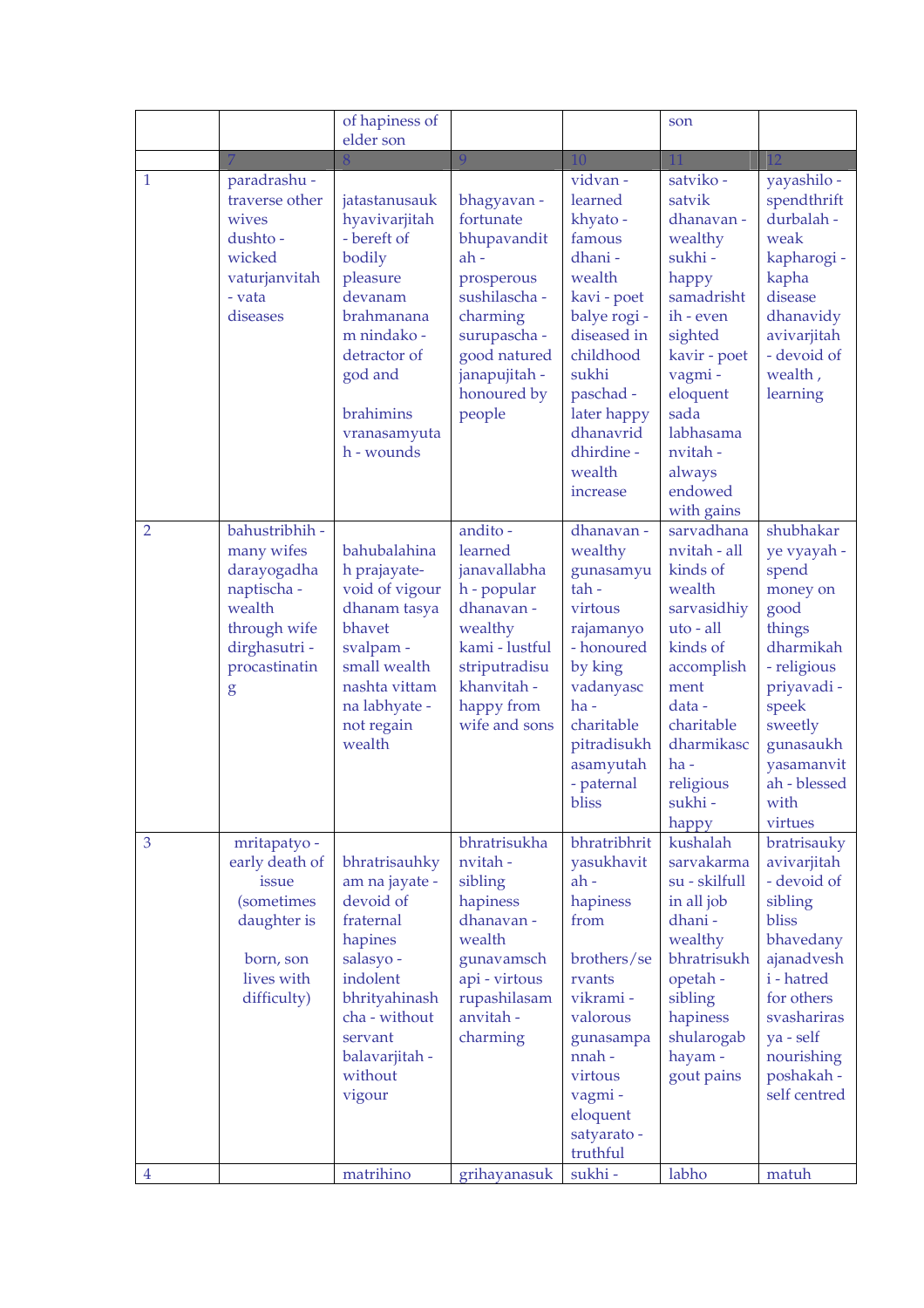|                | nasya vashe<br>sada - wife<br>not under<br>control<br>satyapriyo -<br>truthful<br>dhiman-<br>inteligenth<br>dharmatma-<br>religious<br>dantarogayuk<br>- dental<br>disease | bhavechchish<br>uh - deprived<br>of mother<br>grihabhumisu<br>khairhino - no<br>house, lands,<br>hapiness<br>mitradrohi -<br>betrayer of<br>friends             | hanvitah -<br>home and<br>conveyances<br>hapines<br>sarvasampatt<br>iyuktaschcha<br>- all kinds of<br>wealth<br>matribhakto -<br>devoted to<br>mother                                   | hapiness<br>matrihite<br>ratah-<br>devoted to<br>mather<br>bhumigrih<br>adhisho -<br>conveyance<br>s,lands,hou<br>ses<br>gunavan -<br>virtous<br>dhanavana<br>$pi -$<br>wealthy | matrikulad<br>- gains<br>from<br>mother<br>tirthayatra<br>karo-<br>make<br>pilgrimage<br>grihabhum<br>isukhanvita<br>h - lands<br>and house<br>hapiness | sukhavivarj<br>itah-<br>devoid of<br>maternal<br>hapiness<br>bhumiyana<br>grihadinam<br>- losses in<br>land and<br>conveyance<br>S                                            |
|----------------|----------------------------------------------------------------------------------------------------------------------------------------------------------------------------|-----------------------------------------------------------------------------------------------------------------------------------------------------------------|-----------------------------------------------------------------------------------------------------------------------------------------------------------------------------------------|---------------------------------------------------------------------------------------------------------------------------------------------------------------------------------|---------------------------------------------------------------------------------------------------------------------------------------------------------|-------------------------------------------------------------------------------------------------------------------------------------------------------------------------------|
| 5              | mani-<br>honour<br>sarvagunanvi<br>tah - virtous<br>sarvada -<br>delighted<br>sarvadhanda<br>dhipah - all<br>kinds of<br>wealth                                            | jadabuddhih<br>prajayate -<br>dull<br>svalpapragyo<br>- few children<br>dirghayus -<br>longlived<br>dhananvitah -<br>wealthy                                    | sutabhagyasa<br>manvitah -<br>blessing of<br>sons &<br>fortune<br>gurubhaktira<br>to - devoted<br>to elders<br>dhiro -<br>fortitude<br>dharmatma -<br>religious<br>pandito -<br>learned | sarvavidya<br>samanvitah<br>- all kinds<br>of learning<br>sarvada -<br>cheerful<br>dhanavan -<br>wealthy<br>putravanap<br>i - has sons                                          | sukhinah<br>sutah-<br>children<br>happy<br>vidyavanto<br>- educated<br>dharmarata<br>h -<br>religious<br>sukhi-<br>happy                                | sutavidyav<br>ivarjitam -<br>bereft of<br>sons and<br>learning<br>putrarthe<br>vyayastasy<br>a<br>tirthatanap<br>aro - spend<br>money and<br>do<br>pilgrimage<br>to get a son |
| 6              | bharya tasya<br>rujanvita -<br>wife sick<br>striya sahatha<br>- or native<br>inimical<br>krodhi -<br>angry<br>sukhojhitah -<br>devoid of<br>hapiness                       | shatrubhavejj<br>anah - win<br>over enemy<br>rogayuktasha<br>rirashca -<br>diseased body<br>balye<br>sarpajaladh<br>bhayam - in<br>young fear of<br>snake&water | svalpabhagy<br>$o$ - less<br>fortune<br>matuladhisu<br>khairhinah -<br>devoid of<br>hapiness for<br>maternal<br>uncle<br>shatrubhih -<br>troubled by<br>enemies                         | pitrisaukya<br>vivarjitah -<br>bereft of<br>paternal<br>bliss<br>dhananirhi<br>nah - bereft<br>of wealth<br>shatrubhih<br>- enemies<br>paripiditah<br>- skilfull                | rogasaman<br>bitah-<br>sickly<br>krurabudd<br>hi-cruel<br>pravasi-<br>living in<br>other<br>places<br>shatrubhi-<br>troubled by<br>enemies              | svajanavair<br>akrit-<br>enmity<br>with own<br>man<br>krodhi-<br>angry<br>papi-<br>sinful<br>dukhi-<br>miser<br>parajayarat<br>o - travers<br>other wife                      |
| $\overline{7}$ | darasukhanvi<br>tah - hapiness<br>of wife<br>dhiro -<br>courage<br>vichaxano<br>skilfull<br>dhiman-<br>inteligence<br>vatarogavan -<br>vata disease                        | bharyadvaya<br>m - two wifes<br>vyapare<br>bhavedhanist<br>asmin - loss of<br>trade (if<br>malefic)                                                             | darayogat<br>sukohodaya -<br>hapiness<br>through wife<br>gunavan -<br>virtous<br>jayate -<br>famous                                                                                     | darasukha<br>nvitah -<br>hapiness<br>through<br>wife<br>manasvi-<br>inteligent<br>gunavan -<br>virtous<br>vagmi -<br>eloquent<br>satyadhar                                      | labho<br>darakulat -<br>gain<br>through<br>wife's<br>relatives<br>udarascha -<br>liberal<br>guni-<br>virtous<br>kami-<br>sensous                        | vyayo<br>darakritah<br>- expend<br>on wife<br>bharyasuk<br>ham - not<br>enjoy mat<br>bliss<br>balavidyav<br>ivarjitah -<br>bereft of<br>learning                              |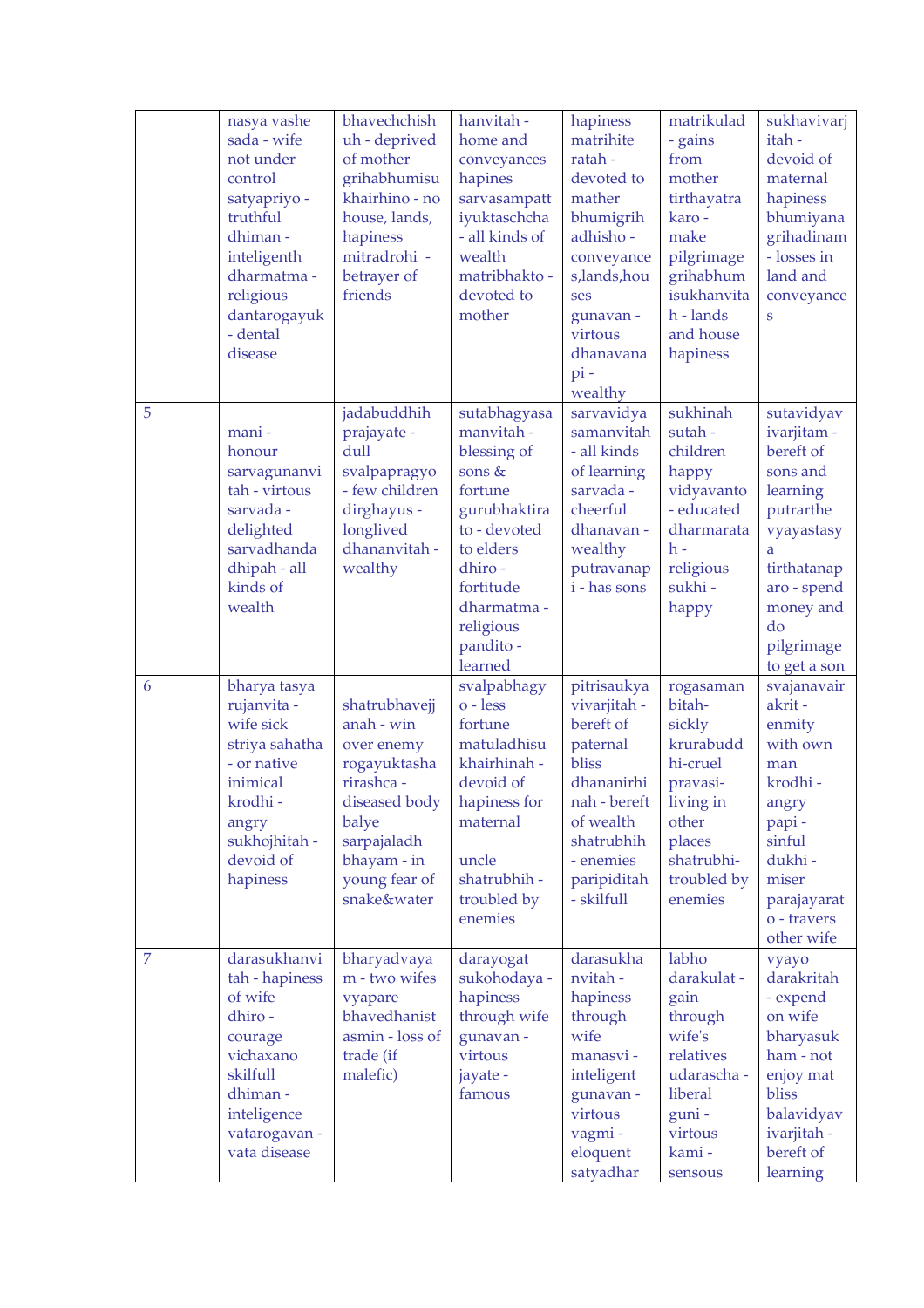| 8  | darasukhojita                                                                                                                                                                          | dirgayus -                                                                                                                                                                    | bhagyahino -                                                                                                                                                                               | maratah -<br>truthful<br>and<br>religious<br>karmahino                                                                                                                 | bharyavash<br>anugah - at<br>comand of<br>wife<br>hanih                                                                                                                                                            | and<br>strength<br>labhavanvi                                                                                                                                                 |
|----|----------------------------------------------------------------------------------------------------------------------------------------------------------------------------------------|-------------------------------------------------------------------------------------------------------------------------------------------------------------------------------|--------------------------------------------------------------------------------------------------------------------------------------------------------------------------------------------|------------------------------------------------------------------------------------------------------------------------------------------------------------------------|--------------------------------------------------------------------------------------------------------------------------------------------------------------------------------------------------------------------|-------------------------------------------------------------------------------------------------------------------------------------------------------------------------------|
|    | h - bereft of<br>maritial<br>hapiness<br>bharya<br>rogayukta -<br>wife afflicted<br>by disease<br>duhshilapi-<br>bad natured<br>(wife)<br>chanuga - not<br>obedient to<br>native(wife) | longlife<br>nirbale<br>madhyamayu<br>h - medium if<br>weak<br>syachauro -<br>thief<br>nindyoanyani<br>ndakah-<br>blame self<br>and others                                     | devoid of<br>fortune<br>jyesthavhratr<br>isukham - no<br>hapiness<br>from elder<br>brother                                                                                                 | - devoid of<br>good acts<br>dirgayur -<br>long life<br>paranindap<br>arayana -<br>blame<br>others                                                                      | karyeshu -<br>suffer<br>losses in<br>undertakin<br>gs<br>dirgam -<br>longlived<br>prathamam<br>maranam<br>striyah -<br>wife die<br>before him                                                                      | tah - have<br>gains<br>priyavan -<br>speek<br>sweetly<br>madhyamy<br>ushcha -<br>medium<br>life span<br>sampurnag<br>unasamyut<br>$ah -$<br>endowed<br>with good<br>qualities |
| 9  | nanastribhih<br>samagamah -<br>union with<br>women<br>jayahritaman<br>$a -$<br>welldisposed<br>to wife<br>bahvarambha<br>karo - initiate<br>many events                                | dharmadrohi<br>nastikah -<br>betrayer of<br>religion<br>dushtabharya<br>patischaiva -<br>husband of<br>wicked<br>spouse<br>paradravyapa<br>harakah -<br>steal other<br>wealth | bahubhagyas<br>amanvitah -<br>endowed<br>with<br>abundend<br>fortunes<br>gunasaundar<br>yasampanno<br>- virtous &<br>handsome<br>sahajebhyah<br>sukham bahu<br>- hapiness<br>from brothers | rajakulodb<br>havah -<br>royal<br>family<br>anyakulotp<br>anno-<br>equal to<br>king if not<br>from king<br>family<br>dhanaputra<br>disamyuta<br>h - wealth<br>and sons | bhagyavan<br>- fortunate<br>chaturah -<br>skilfull<br>satyavadi -<br>truthful<br>rajapujyo -<br>honoured<br>by king<br>dhanadhip<br>ah-<br>wealthy                                                                 | urudveshi -<br>dishonour<br>teacher<br>mitrairapi -<br>inimical to<br>friend<br>svarthasad<br>hanatatpar<br>ah - own<br>deeds on<br>mind                                      |
| 10 | vashanuga -<br>wife not<br>under control<br>svayam<br>dharmarato -<br>religious<br>native<br>dhanaputradi<br>samyutah-<br>wealth, sons                                                 | pitrisaukyavi<br>varjitah - not<br>paternal bliss<br>(not if ben<br>aspect)                                                                                                   | raja - king<br>mantri-<br>minister<br>senapatirva -<br>general<br>gunavan -<br>virtous<br>janapujitah -<br>worshipped<br>by all                                                            | sarvakarma<br>patuh<br>sukhi-<br>skilfull in<br>all jobs<br>vikrami -<br>valorous<br>satyavakta<br>- truthful<br>gurubhakti<br>rato-<br>devoted to<br>teachers         | bhupavand<br>hyo-<br>honoured<br>by king<br>gunanvitah<br>- virtous<br>nijadharma<br>rato-<br>devoted to<br>religion<br>dhiman-<br>inteigent<br>satyavadi -<br>truthful<br>jitendriyah<br>- conqueror<br>of senses | rajakulad -<br>rise<br>through<br>royal<br>pitrito<br>sukham<br>svalpamev<br>a - little<br>paternal<br>bliss                                                                  |
| 11 | darairarthasa                                                                                                                                                                          |                                                                                                                                                                               | dhanalabho-                                                                                                                                                                                | dhanasutan                                                                                                                                                             | labha                                                                                                                                                                                                              | labhe hanih                                                                                                                                                                   |